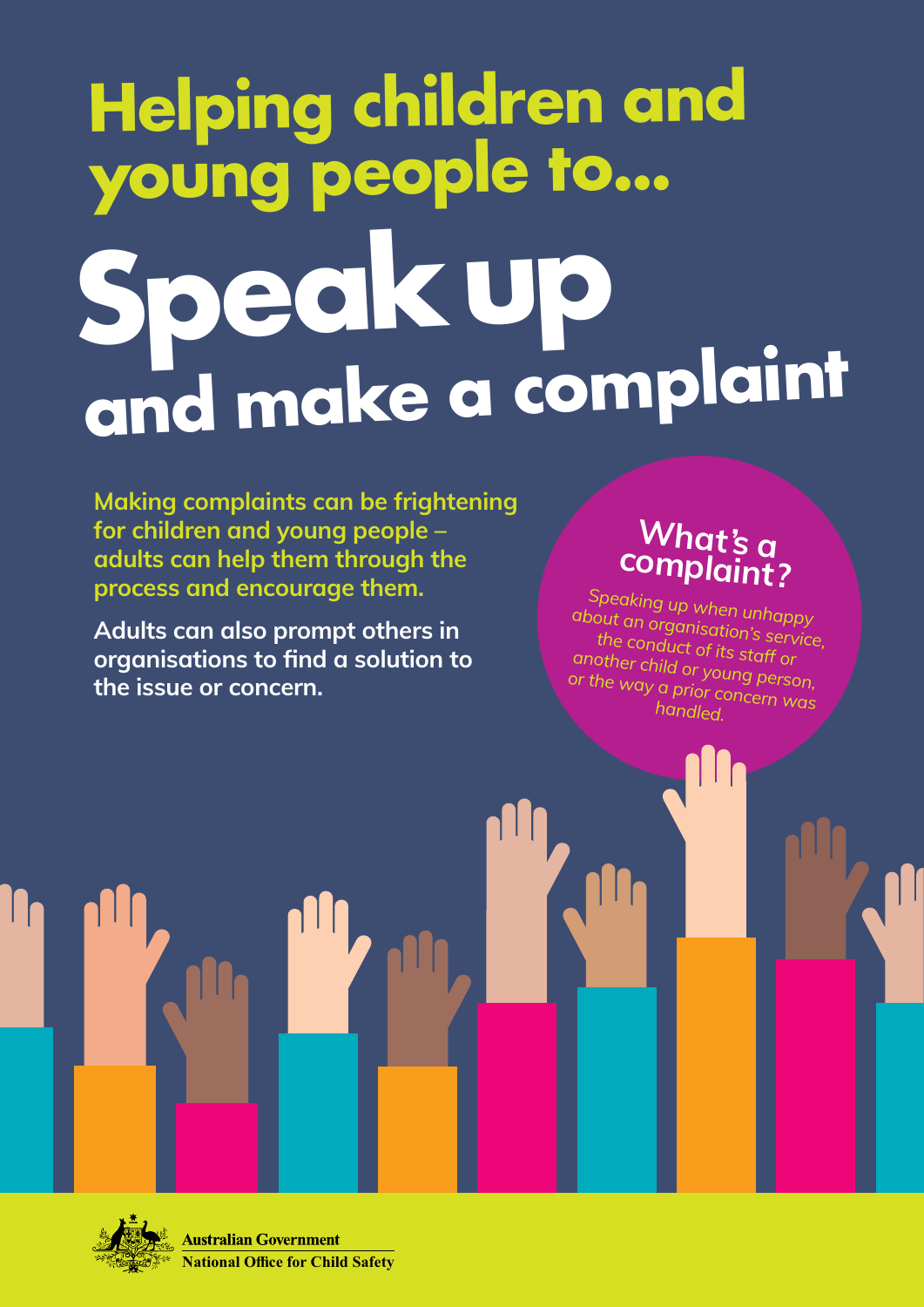### These tips are based on what children and young people say helps them...

# **Be a supportive adult**

**"A supportive adult is an approachable person with a compassionate and open mind."**

*Young person*

Many children and young people will seek help from an adult they trust when they're not happy or have a problem.

They will raise concerns in different ways and may not be aware they can make a complaint, or that an adult can help them throughout the process. Be proactive – ask them about the organisations they go to, and their experiences there. Be mindful that changes in their behaviour or non-verbal cues can mean they're not happy about something. Encourage them to talk about any problems they're having.

### **Talk to children and young people about their rights**

Part of being a trusted adult is understanding children and young people have rights, including the right to:

• Be safe • Be included • Raise concerns • Be treated with kindness and respect • Have their views valued.

Let them know that adults – and organisations – have a responsibility to make sure these rights are met and make changes when they're not. Encourage them to give feedback – compliments and complaints – to the organisations and services they visit.

# 3

5

1

# **Be a supportive listener**

Be patient, let them use their own words and don't dismiss their concerns. Children and young people often raise lower-level concerns with adults before they feel comfortable talking about difficult problems or disclosing harm. They may even be testing you to build trust or to see if you believe them.



4

2

# **Be honest about what you don't know**

It's not always possible to fully resolve a complaint or achieve immediate change, so don't make promises you can't keep.

However it's important for children and young people to know that speaking up and making a complaint is a way of exercising their rights.

# **Seek information if you need to**

Sometimes it's not obvious where to make a complaint. It's usually best to talk to the organisation in question first.

Let the child or young person know if you need to get more information. You can: • Talk to someone in the organisation you feel comfortable with, or look for a

- complaints system on their website.
- Ask for any information they have on their complaints process options available, time frames, who to speak to, who is involved. This could save you or the child from having to tell the story multiple times.
- extractory of the child or young person<br>• Ask for any additional assistance you or the child assess) might need (interpreter, disability access, regional access).

### **Different ways you can make a complaint:**

- *face-to-face*
- *• by phone*
- *• in writing*
- *• online.*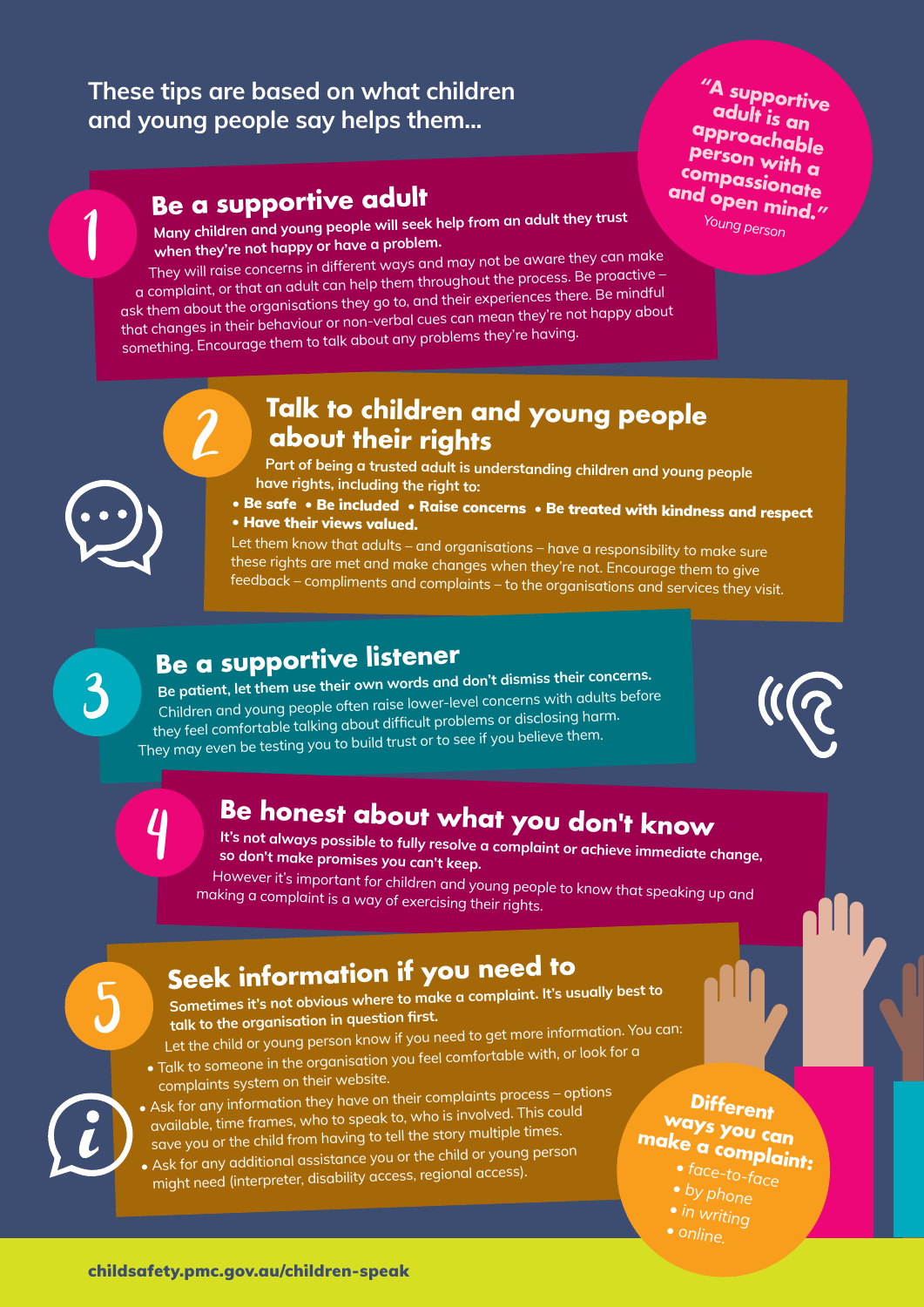## **Help the child or young person to be clear about their complaint**

### Ask:

7

6

- What they're not happy about.
- How the problem has made them feel.
- What would help fix the problem.
- What they'd like to happen.

8

9

• How you can best support them during and after the complaint.

# **Make the complaint to the organisation**

- Stay calm even if the child or young person gets upset or the organisation doesn't respond well at first.
- Remember that everyone should treat each other respectfully.
- Be clear on what you'd like to happen.
- Take in any notes you prepared and write down what's discussed in the meeting.
- Record who you make the complaint to, the dates, anything they promise to do and the date they say they will get back to you as this will help you keep track. You can also note feelings or feedback about the complaint process which may be useful later.



Practise conversation starters and plan what you're going to say. Encourage them to use their own words and phrases, and plan any questions. They could write or draw what they're not happy about. Any notes you make will help if you need to tell more than one person – they can help to remind everyone what's been said before.

# **Ask the organisation questions**

- Who will be told? Many children and young people will not want to be identified if possible.
- Who will follow up and keep us informed about progress?
- How long will it take?
- If we're not happy with the outcome, what's the next step? Who will look at the complaint then?
- How will they make sure you or the child are not treated differently because of your complaint?

### **Keep at it and complain further if needed**

Ask the organisation about other options if they don't fully resolve the issue, including referring to a governing or national body or Ombudsman. Ask the child or young person if they want to provide any feedback on their experience of making the complaint.



10

## **Keep the conversations with children and young people going**

Check in to see how they're feeling after the complaints process. Children and young people need to know they will be supported during and after the complaint, and that it can be a positive and empowering experience.

**Speaking up is important. It can make a difference.**